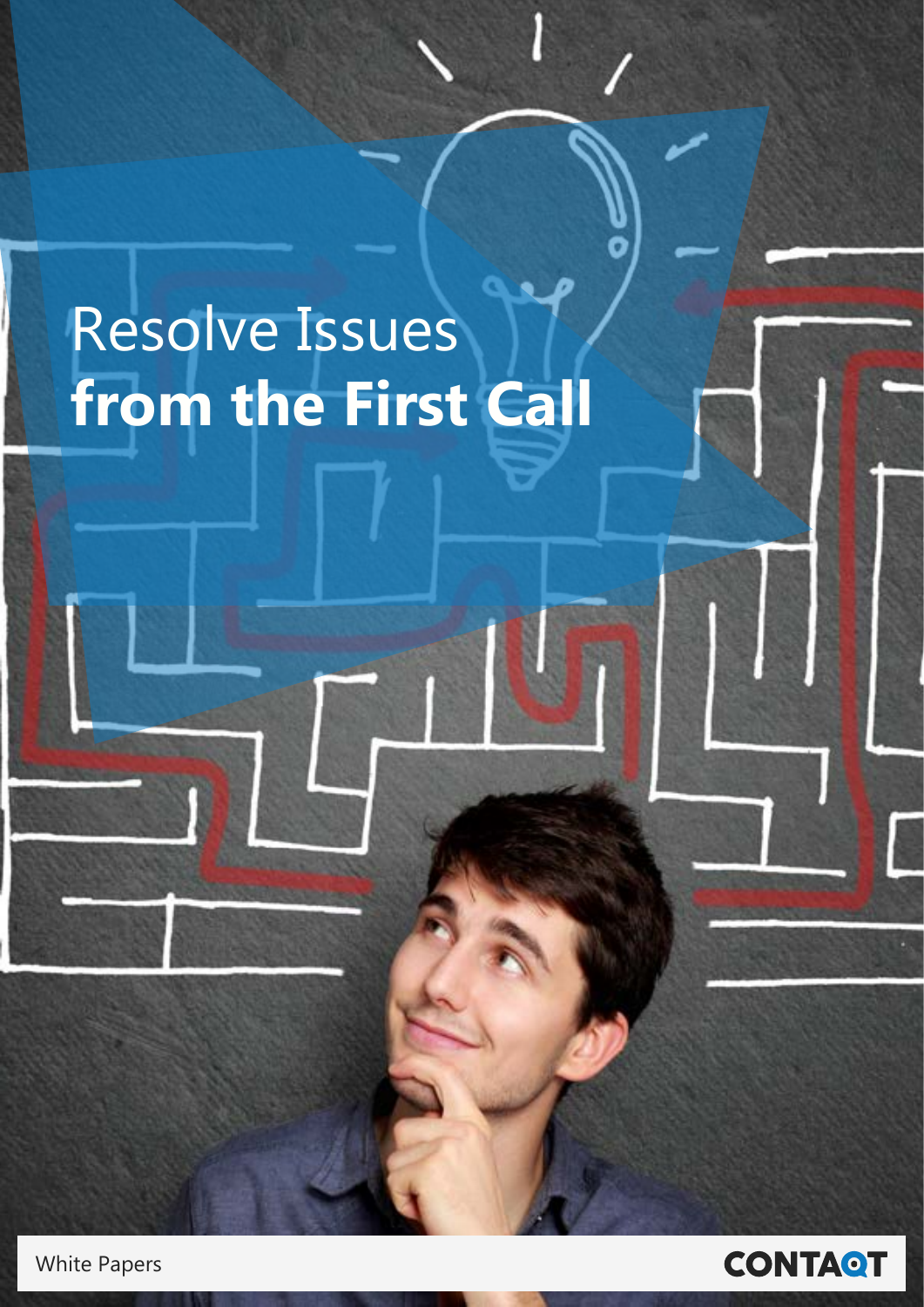## Table of Contents

| Introduction                                            | 3 |
|---------------------------------------------------------|---|
| <b>Customizable Conditional Routing</b>                 | 4 |
| <b>Improved Agent Training</b>                          | 5 |
| <b>Integrate Your Contact Center with</b><br><b>CRM</b> | 6 |
| <b>Resolution Made Easy: Call Scripts</b>               | 7 |
| Conclusion                                              | 8 |



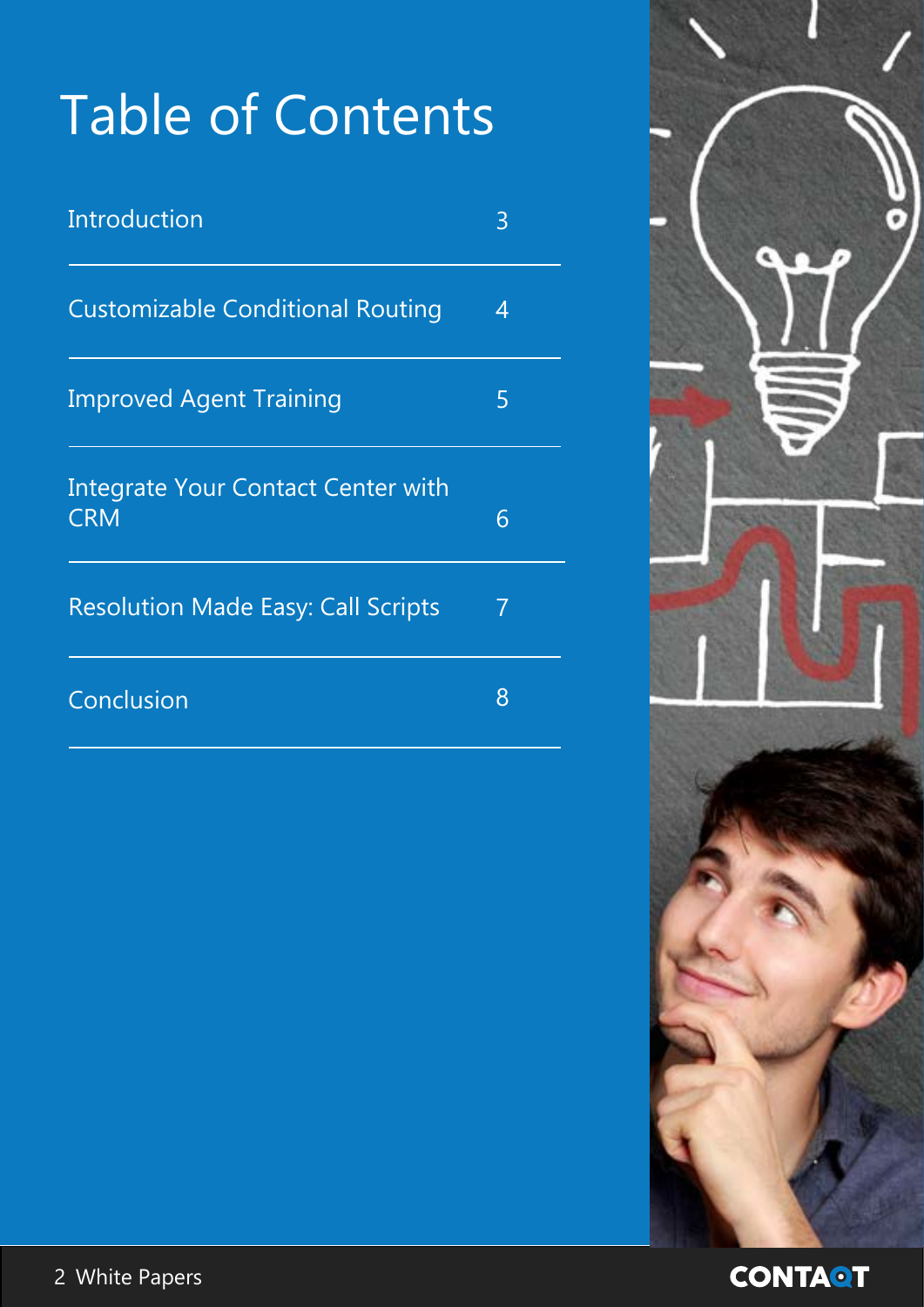# <span id="page-2-0"></span>**Introduction**

#### It is utterly frustrating for customers to call back your contact center multiple times to resolve an issue

On top of that, when customers have to call back, they are likely to be less satisfied with your services and may even stop using your services all together.

To avoid this, Contagt has multiple features for you to utilize.

First call resolution can be improved through smart conditional routing, agent training, CRM integrations, and call scripts.

Do not lose any customers because you do not have the tools to resolve their issues from the first call.

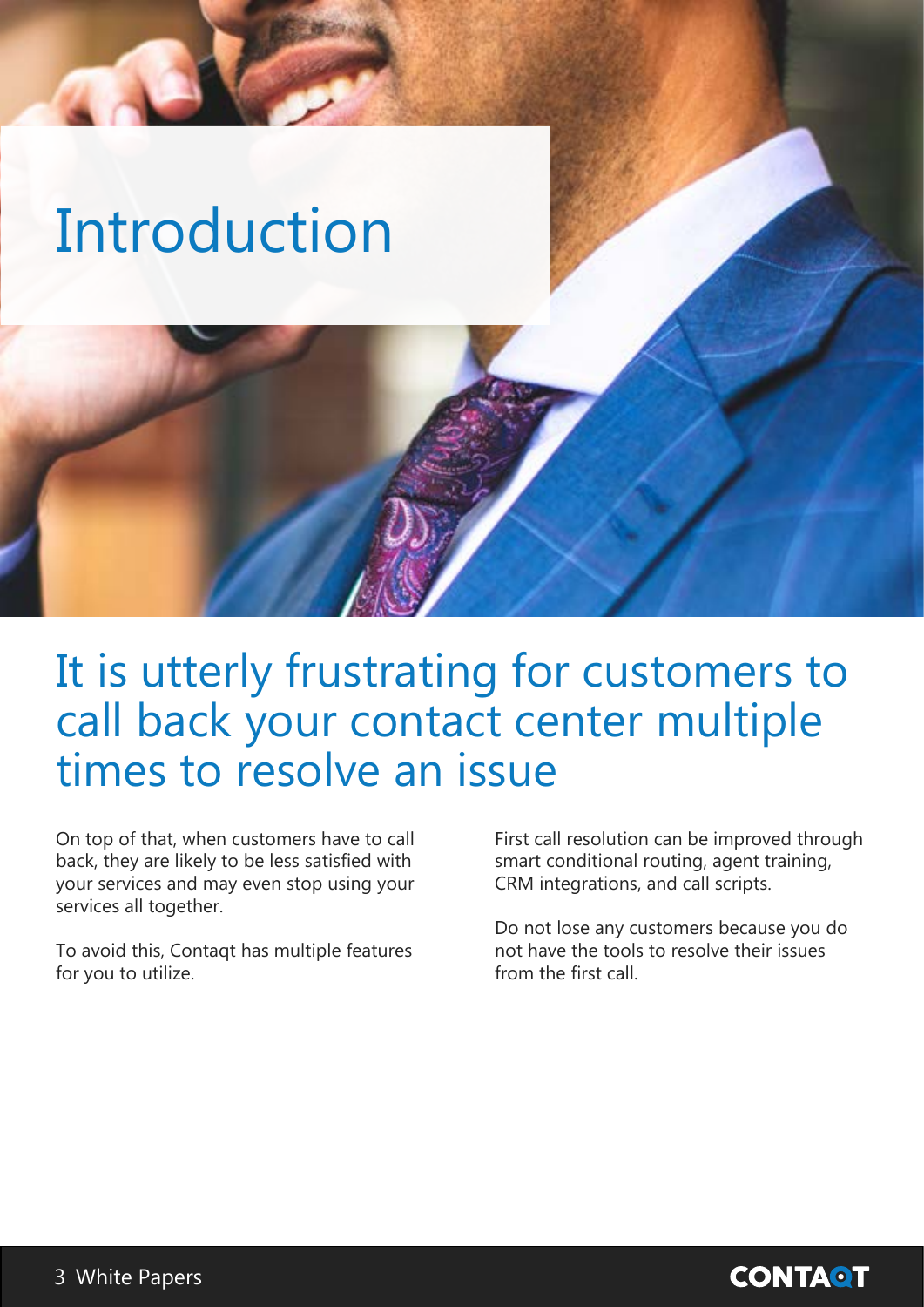## <span id="page-3-0"></span> Customizable **Conditional** Routing

One of the most important things to remember when a **customer calls** with an issue is that the customer expects to speak to an agent that has the skill set to find a solution

Contaqt's conditional routing enables you to perform skill-based routing, providing your customers with the support they expect.

Conditional routing can also be personalized based on data derived from your call center systems or other data sources, such as CRM.

When a customer calls in with an issue. he may be prioritized depending on the information derived from the customer's CRM system.

By prioritizing certain customers, you may be able to give higher quality service and expertise on resolving an issue so that those customers come back to your support team if they have more questions or concerns.

The best part is that you can easily manage conditional routing in real time, altering destinations of calls based on time of day or even day of the week.

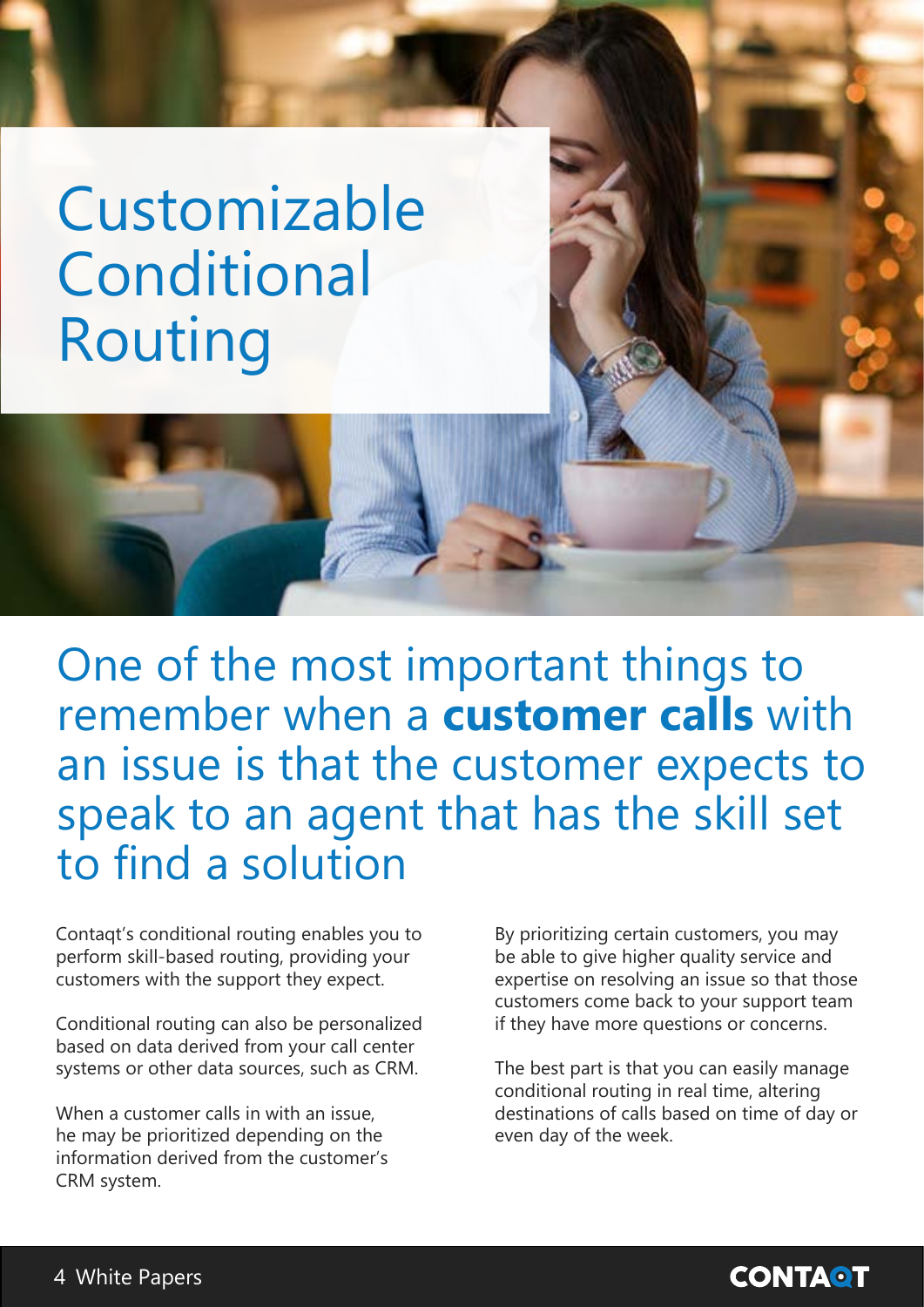## <span id="page-4-0"></span>Improved **Agent Training**

Before you even begin training your agents to improve their skill sets, you should take some time to learn the strengths and weaknesses of each agent

Some agents may be better at solving basic problems while others may be better at resolving technical issues.

In order to get everyone on the same page, you may perform cross-training, enabling

your agents to handle any type of issues, from account related to technical support.

By providing agents with cross-training, they will improve their customer support skills by acquiring more knowledge.

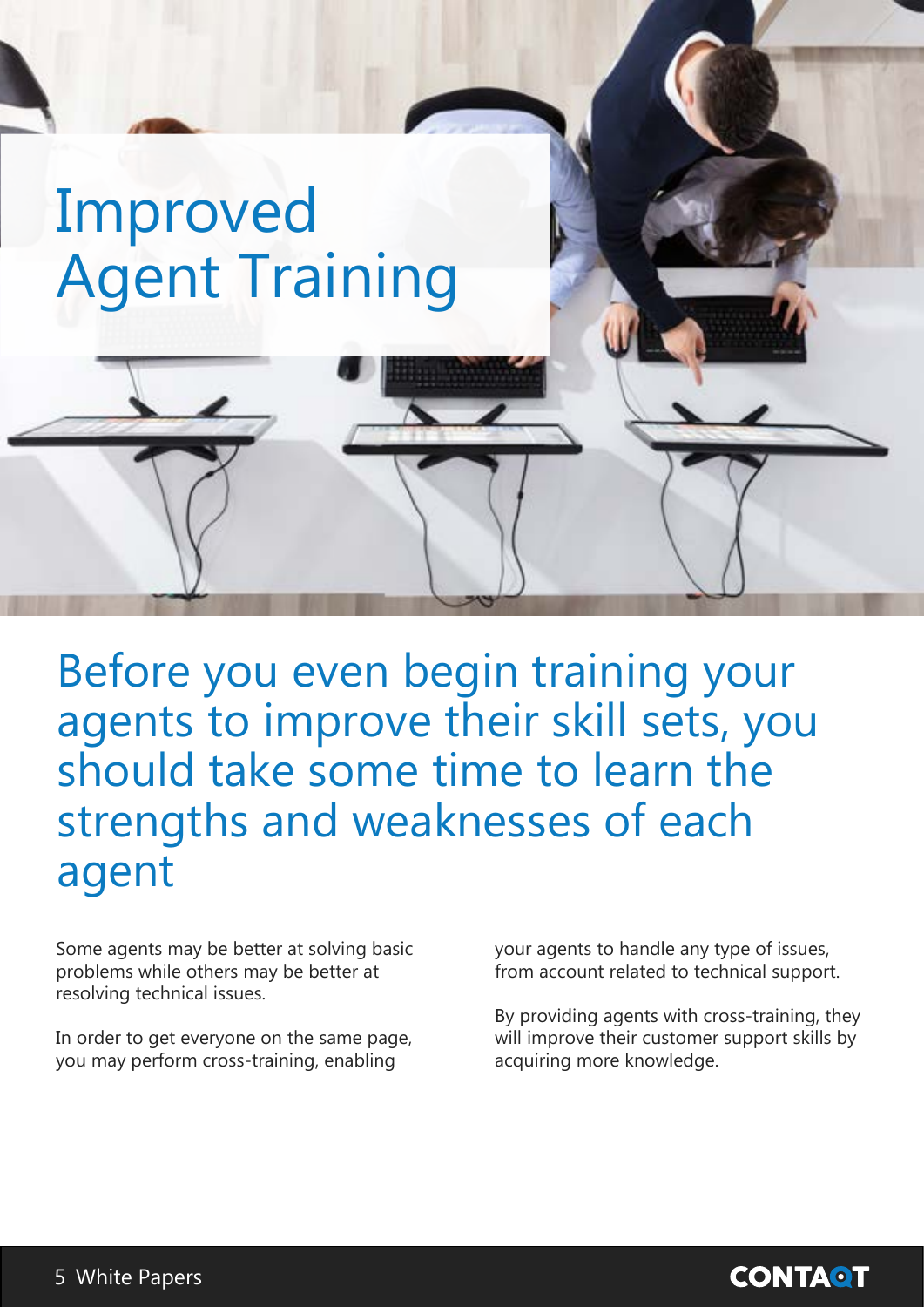#### <span id="page-5-0"></span>**Integrate Your** Contact Center with CRM

By integrating your contact center with CRM and Helpdesk systems, you can give your agents access to customer data from one place

When agents begin fumbling through endless applications to find specific data, it takes longer for them to focus on customers' .issues

To reduce time agents have to spend looking through various applications and

increase the rate at which issues are resolved from the first call, CRM integration helps tremendously.

With Contaqt, you may integrate some of your favorite applications with your contact .center

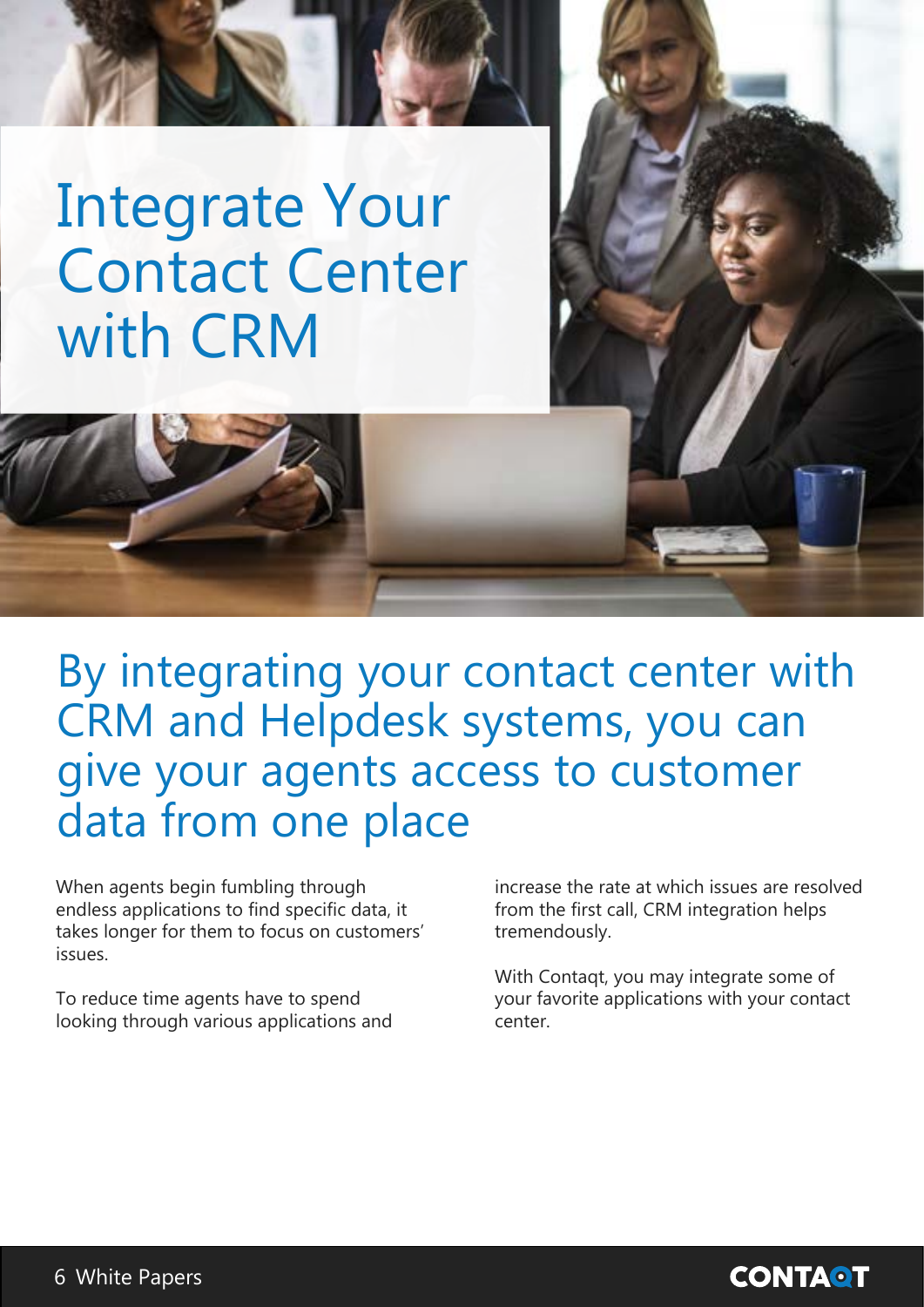#### <span id="page-6-0"></span> Resolution Made Easy: **Call Scripts**

Give your agents easy to access solutions to customer concerns to ensure faster call resolution while increasing the number of issues resolved from the first call

For even the least trained agents, call scripts enable the agents to gain knowledge on what to say or address regarding a specific issue.

With call scripts, you can include mandatory information for your agents as well as customer's name, queue wait time, queue

name, previous engagements, and any other information relevant to the customer that is required to resolve an issue.

Improve the professionalism of your staff while also resolving issues faster with Contaqt's call scripts.